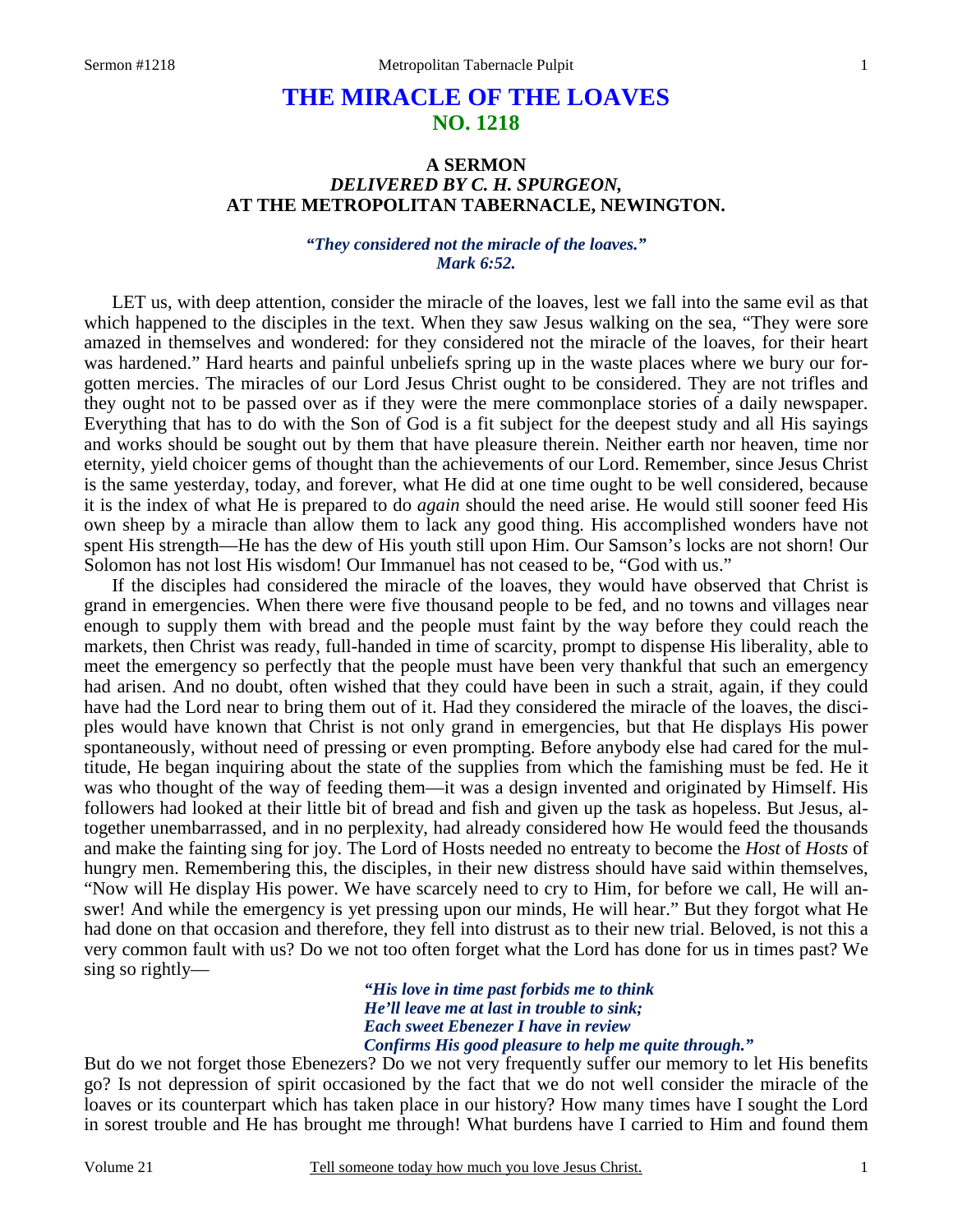vanish! What needs has He not supplied? What marvels has He not worked on my behalf? Surely, if I think of what He has done for me, I shall not, unless my heart is hardened, permit myself to be afraid. Cannot many of you say the same? Are there not oases in your pilgrimage through the desert which, as you look back upon them, are to your grateful memory very green and full of sunlight where the Lord revealed Himself to you and worked very mightily for you? Consider, then, the miracle of the loaves as it has transpired in your own life story and be not afraid, whatever your present trouble may be.

At the present time, I shall not consider the miracle of the loaves in the form of a sermon, but allow our discourse to take the shape of a little friendly talk.

**I.** Come; let us think a little, first, about THE GUESTS who gathered around our Lord when He worked the miracle of the loaves.

And we are struck, first, with *their great number*. Jesus had His feast days, when He kept open house and entertained His guests in unusual crowds. Twice, especially, He held very remarkable feasts and His banquets were distinguished for the number that came to them. Here were five thousand men and on another occasion, some four thousand men, besides women and children—and I should think that is a very large "besides," for the women and children may possibly have outnumbered the men—at least they often do so in our congregations nowadays. This was feasting on an imperial scale! In the present instance, five thousand gathered together and all were as easily provided for as if there had been but five. Should we not consider this point and argue from it that the Lord Jesus will feed our hungry souls if we come to Him? Should we not, each one of us, say, then, "If I am a soul needing His love and mercy, surely He can bless me? Are there a great many saved already? Are hundreds pressing to the Savior at this very hour? Then why should I be shut out? He who could feed five thousand could certainly feed five thousand and one! One, more or less, could make no difference at so great a feast. No, I am quite certain Jesus can supply me, for He had twelve baskets *left* after He had fed the entire host. Come, my soul, if you are hungering after Christ, do not stand back as though you would be one too many! The more the merrier! The more that come to His gospel banquet, the more pleased Jesus is."

Some religionists are in raptures with the text, "Strait is the gate, and narrow is the way, and few there are that find it." They dwell upon the words, "*few* there are that find it," with an evident gusto and self-appreciation, something like the old conservative voter when he denounced household suffrage and gloried in his own monopoly! Such thoughts are not according to the mind of Christ! He did not say, "I will feed five hundred out of these people and the rest may starve." But in the mighty bounty of His heart, the greatness of their number and the direness of their need moved Him to come forward and supply them all! Had there been fifty, they might have gone home as on other occasions, for fifty might possibly have found food in the villages. But the needs of five thousand required a divine supply. The greatness of the number of sinners seems both to encourage our Lord to act in mercy and to make it divinely fit that He should act, for by His knowledge shall He justify many and bring many sons unto glory. Let no sinner ever be troubled with the dread that he would be one too many at the banquet of mercy! Neither let him fear that he will be an intruder. Christ's banqueting hall was an open field—there were no walls or doors, or persons guarding the entrance—thus free is His feast of love at this moment. Whoever will, let him come!

We note, next, *the strange character of His guests*. We do not know what sort of people they were, but this we do know, He did not exempt one because of any flaw in his character! They were a nondescript multitude. Little good could be said of them except that they had an ear to hear Jesus preach and were especially glad if the sermon was the first course, with loaves and fishes for the second. They were a carnal people and had nothing about them that deserved our Lord's consideration. But when did Jesus Christ wait until men *deserved* it before He blessed them? When we give alms, we think it right to make inquiries about the deserving characters of those who apply to us for relief. And I suppose we must do so, or we shall do mischief. But our heavenly Father sends his rain both upon the just and upon the unjust and even so, our Lord Jesus Christ feeds these people, though many of them were mere loafers and hangers on. Bad or good, the generous Savior fed them. It could not hurt them to have a bit of bread and fish to eat. A gift of food which people eat before our eyes is generally safe charity, and so the Master fed them. Let me, then, say to myself, I may be very unworthy and am. And my character may have nothing about it to commend it to the Lord Jesus Christ. But why should He not feed me with the food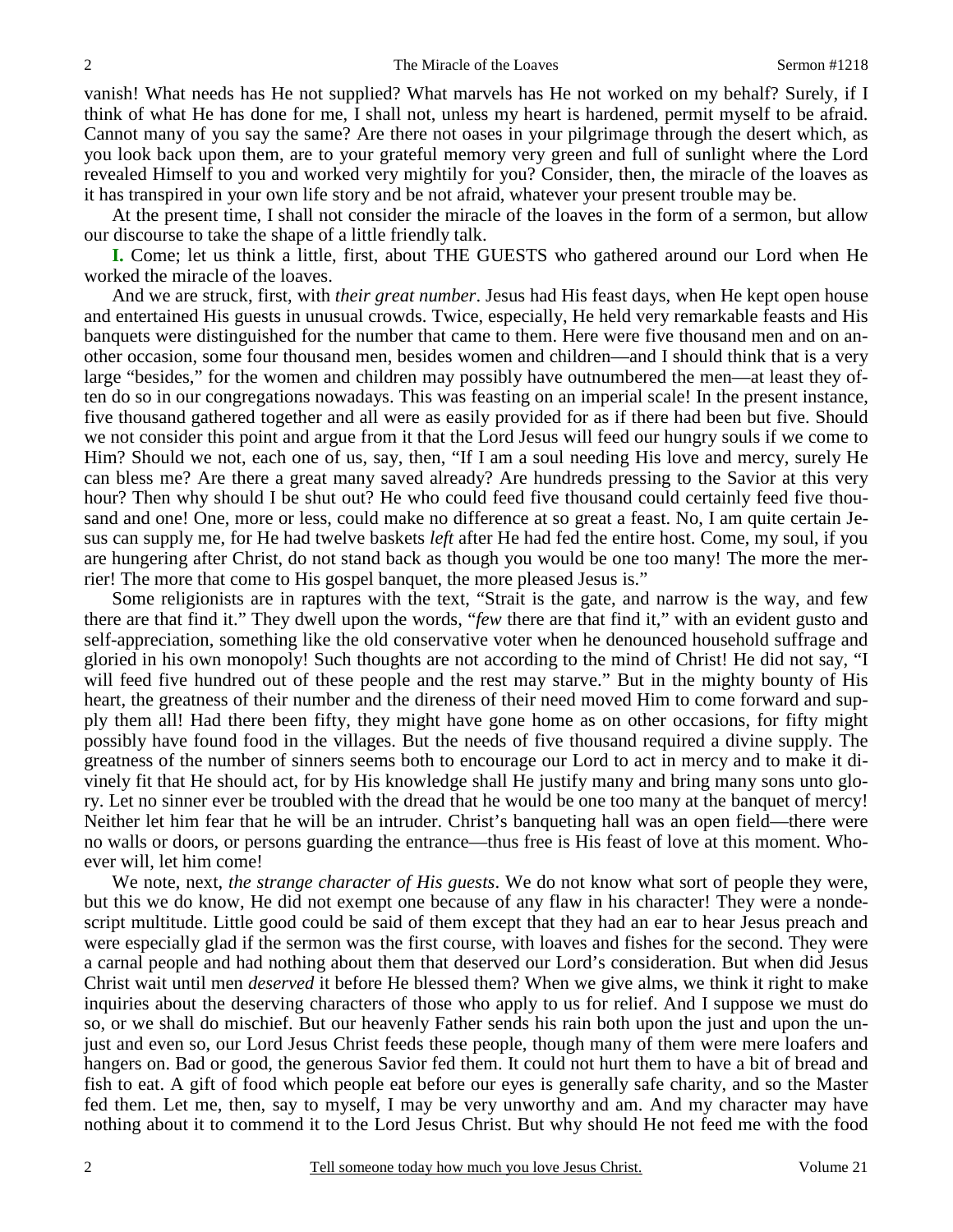that is necessary for my soul? Has He not come into the world to save sinners? Did He not visit this world as a physician to heal the sick? Let not my unworthiness keep me back! Need of merit did not exclude one person from the miracle of the loaves, and it need not exclude me, for He bids me come. Unworthy as I am, He invites me freely, repeatedly, earnestly—yes—He *commands* me to come. Why, then, should I hesitate? If there are many, I will be one among them. And if they are of all kinds, I may the more freely join them.

These guests had one thing in common which, I have no doubt, will be found among us, also—*they were all hungry and they were all poor*. They could not supply one single dish for the table. Not one of them had a loaf to contribute or a fish to give to the Master of the feast. They were all hungry but not one could produce a crust. And the Lord neither asked them to contribute nor repelled them because of their poverty. Am I, then, tonight, an empty sinner, having no good in myself? Do I feel that I could not contribute even one perfect thought, much less one solitary perfect *action* to the stores of the Redeemer's merit? Nevertheless, He bids me come, and I will come. He is a great Giver. I can only be a *receiver* and my utter lack of all goodness fits me to receive from Him, since the emptier the vessel the more it can receive. If I could help Him, there would be no need for Him to work a miracle on my account. But since I can bring nothing whatever, I need His miraculous power. As I see Him feeding hungry souls, I will join in with the rest and partake of the fruit of His compassion. They were a penniless, foodless people, and could not help themselves, but there was One who could help them *all—*and afford that help with ease! And so, tonight, whatever our hearts' necessities may be, Jesus is here to enrich us and to do it in a manner which will manifest the boundless nature of His love and grace.

On one of these occasions, we read that *there were women and children among them*. Now, I must confess, myself, I am not partial to very small children coming into the congregation. I am glad to see their mothers, and if they cannot come without bringing their infants, I am glad that they should bring them. But they certainly are not an improvement to a congregation, as a rule. Yet here they were—here were women and children—and I suppose that some of the children were very closely connected with the women by being carried in their arms, because they are described as, "women *and children*." They were all fed and that would stop their crying! They were all supplied, however little they might be. And should not this be a great encouragement to me if I am seeking Christ, that if I am no better than a little crying child that might seem to be a nuisance in God's family, or if I am a person so poor, so ill-clad, that I may seem to myself to be as much out of place in a congregation as a crying babe, yet nevertheless, the bounties of divine grace are as much for *me* as for others? Jesus would not have it said that He had no food for the children! He would not have the mothers go home and say, "The big men had their food, but we had only a few bones and broken scraps. And the poor dear children had none at all." In Christ's feasts, there is no complaining of the widows as in apostolic days. None are neglected in the general ministration when Jesus presides. Whoever will may come and partake of the bounties which the King of heaven has prepared for every hungry, thirsty soul!

So much about the guests. May these suggestions be blessed by the Holy Spirit to induce some hungry sinner to join with the rest of the company and feast on free grace.

**II.** The next thing we will consider in the miracle of the loaves is THE ORDERLINESS OF THE GUESTS. There were five thousand, but they sat down in ranks by hundreds and by fifties. I wonder how they were marshaled so well. Oh, I remember! The Lord of Hosts was there and He knows how to marshal armies! But how was it that they were willing to sit in ranks? People are not always so willing to be ordered about and when they are hungry, they are often very disobedient. But they sat down as they were told to do. They sat down in rows so that they were divided with little aisles between them. The original word used by Mark represents them as divided like beds of flowers, with walks between, so that as a gardener can go up and down and water all the plants, so the waiters at the feast could conveniently give every man his share of bread and his piece of fish without confusion. They sat down in ranks by fifties and by hundreds.

Things do not look so orderly now, do they, as we see Christ, through His church, feeding the multitudes? There is a good work going on in the north of England. There is a revival in Scotland. There is an awakening in Ireland and there is a stir in the midland counties. But does it not look very much like a scramble? Do we not seem to tumble over one another instead of doing our work in soldierly order? A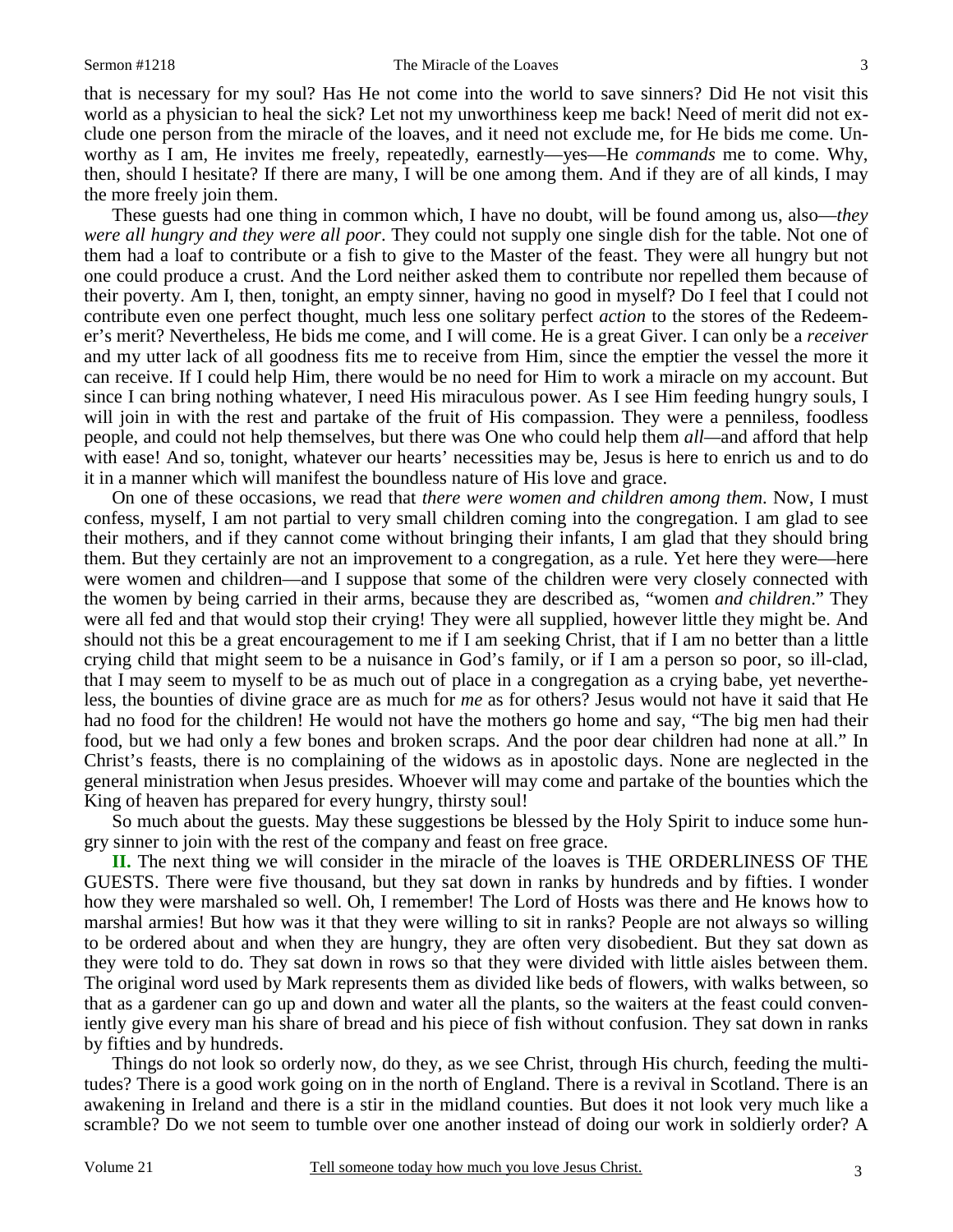good work springs up in one place all of a sudden, while religion is dying out in other quarters. The people are satiated yonder and are starving only a little way off. We do not get at the masses as a whole, or see the church progress in all places. Let us not, however, judge too hastily, for Jesus makes *His* order out of *our* disorder. We see a piece of the puzzle, but when the whole shall be put together and we shall see the end from the beginning, I guarantee you, we shall see that Christ's great feast of mercy, with its myriads of guests, has been conducted on a principle of order as mathematically accurate as that which guides the spheres in their courses! God has laid down, in the book of His everlasting purposes, written by Him of old, everything that shall occur in the great economy of His grace—and from that He never swerves. His purposes ripen at the proper time and His plans are carried out according to the wisest method. Providence, which so often looks wild and blustering, is not so by any means—it is working in harmony with grace for the salvation of as many as Christ has bought with His most precious blood and for the accomplishment of the grand intentions of electing love, the raising up of this minister and of that, the building of this house of prayer and that. Even the bringing of a certain number of people at one time to listen and the bringing of such-and-such persons rather than others—and the moving of the preacher's heart to speak in this way and not in that, and to dwell upon that subject and not upon the other—all these things are so ordered that, when the story of the Lord's great grace banquet shall be told, we shall say to ourselves, "It could not have been better. He has done all things well."

While we shall have to admire the grandeur of the works of grace as seen in the number of the saved, we shall also admire the orderliness of it in the way in which these saved ones were separated to Jesus by the right means, at the right time and in the right place, in such a way as to bring the utmost possible glory to God. I like to think this over sometimes, not that we may quiet ourselves when we do not see numbers saved, nor that we may ever grow indifferent to the great multitudes who remain unconverted, but that we may rest assured that our God is not disappointed—that His plans are not frustrated and that, after all, the gospel is not preached in vain! You must not think, dear brother, because for a little while you have been preaching the gospel apparently without success, that there will be a deficit somewhere in God's account at the end of the chapter! You must not dream that because in certain countries the gospel light burns dimly, God is foiled and defeated! When the book of God's purposes shall be all unfolded in actual history, there will be found no blots, mistakes, or blunders there! He knows the end from the beginning and His purposes shall be fulfilled in every jot and tittle—in *nothing* shall the glory of God be marred! Though Satan may be laughing, now, and every now and then, the men of the world may boast against the people of God, it shall not be so in the close of the affair! It shall be said of the entire matter, "It was a grand banquet of mercy and it was ordered well. And Christ, the great Head of the house, made a divine display of His munificent mercy in causing the multitude to taste of His grace."

Our duty, I believe, is to urge the people to sit down and receive the Word of God. And the duty of the sinner is, especially when he comes to hear the gospel preached, to sit in the attitude of expectancy, desiring to obtain the blessing. I like the thought of those people all sitting down, although I wonder some of them did not say, "I shall not sit down. Pooh! Feed me with two fishes and five loaves? I could eat the whole thing! Feed this entire multitude that way? I shall not sit down. Preposterous! Ridiculous!" One is surprised that somebody or other did not get up and say, "No, no, no, we are not to be made fools of after this fashion. Show us the table and show us something on it to sit down to, and then we will sit down, but not before." Let us be always confident that when God inclines the people's hearts to come expecting a blessing and to wait upon Him for it, it is *then* that the blessing comes. I could not imagine the 5,000 sitting there waiting to be fed and Christ not feeding them. Could you conceive such a thing? Their sitting down in expectancy laid a sacred compulsion upon the divine compassion to which it gladly yielded. Oh, soul, if you sit down in your hunger before Christ, and say, "Lord, I know You can feed me. By faith, I open my mouth wide that I may eat of Your flesh and drink of Your blood"—then assuredly, you shall be fed! Never was such a soul sent empty away. If you believe in Him so as to accept of Him, *you have Him!* Rejoice in Him!

Enough, then, about the order of the feast.

**III.** And now, a little about THEIR FARE. They had bread and fish. Jesus seems to have made that His standing bill of fare whenever He spread a banquet—bread and fish. They once gave *Him* a piece of honeycomb, but He seems always to have given them bread and fish. Bread was enough, was it not?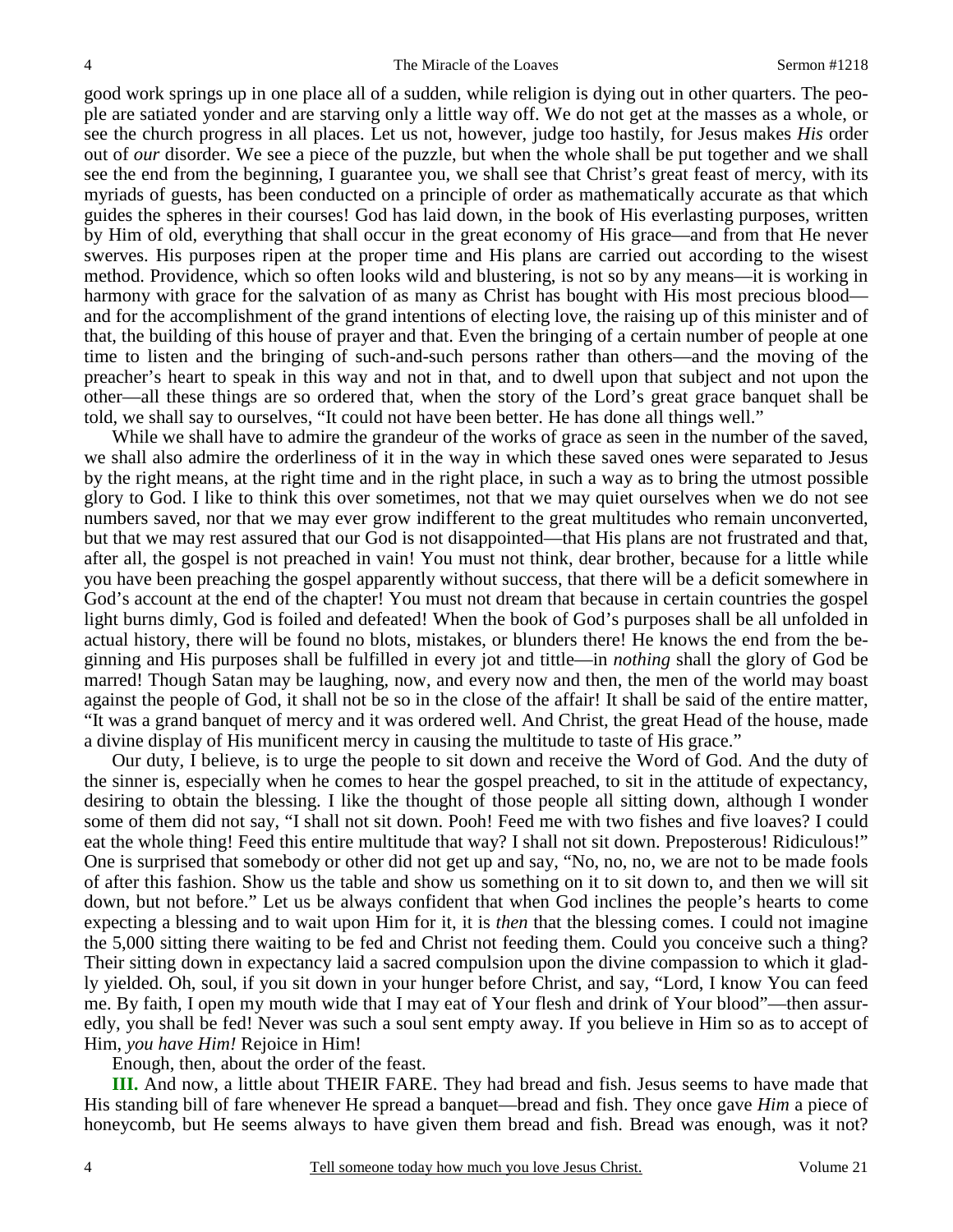Yes, enough, but not enough for Him to give, for He loves to supply a little more than enough. He would give a delicacy as well as a staple—there was bread and fish. When Jesus Christ makes feasts for souls He gives them staple— bread, all that they can need, all the necessities for their souls' life. Giving a sufficiency, He also gives excellence—He gives fish, there shall be savor and delight and peace with God. You shall not say, "He has given me workhouse fare—He doles out by half-ounces exactly what I need, but He helps me to no sweet morsels, no fat things full of marrow." No, you shall have more than you actually need! You shall find in your dish a secret something which will sweeten all, and many other precious things of which you shall sing, "He satisfies my mouth with good things."

Jesus might have called some of the people close to Him and given them bread and fish, and then have fed the next row with bread only, but He did not do so. He gave bread and fish all round—and it is very sweet to think that all souls that come to Christ get the same spiritual food—and if they do not eat in the same measure, it is their own fault, not His. For every promise that is in the Word of God is for every soul that believes in Him, save only where some promises are reserved for spiritual attainments, and then, those spiritual attainments are to be sought after and may be reached by all the family. O, chief of sinners! If you come to Jesus, there is the same love in His heart for *you* as for the chief of saints! O, least and weakest, and feeblest of all who believe in Jesus! There is the same covenant mercy and covenant blessing for you as for Paul or Peter! Bread and fish He gave to all who came to His table, and even so, there is a uniformity of spiritual meat for all His brethren. Jesus is the same precious Christ to all His people.

What suitable food it was! Other kinds of food might have been either distasteful or indigestible to a considerable number, but bread and fish would surely suit all palates and all conditions. They might all be satisfied with such light and yet substantial food, and probably they all were so. And here was the beauty of it—they did all eat *and were filled*. It was the right fare and a most agreeable fare. And there was so much of it that though they ate much, as I have no doubt they did, for they were very hungry, for they had been all day listening to sermons—and that is hungry work—still, for all that, there was enough for them, yes, enough and to spare! Gospel provisions are adapted to all needs. Gospel provisions are plentiful and are liberally given forth to all who come for them. Gospel provisions are sweet and pleasant to those who participate in them. Gospel provisions will satisfy the most eager appetites.

Come here, you hungry souls, you who have been to Moses and from him obtained nothing but the stony law! Come and eat the bread of heaven! Come, poor sinner, you who have been to the pleasures of sin and found nothing there but the husks that the swine eat. Come to Jesus, and He will fill you to the full with a divine meat!

But we must pass on, having noticed the guests, their order and their fare, to notice the waiters.

**IV.** THE WAITERS at this feast were the disciples. Not the apostles, I think, merely, but the disciples—all of them. They each came and received a portion and handed it round to the hundreds and the fifties. What a blessed thing it is that Jesus Christ has not taken upon Himself to call all His people, by His grace, apart from *instrumentality*. He might have done so if He had chosen. The blessed Spirit does not stand in any need of *us*—it is His condescension which leads Him to employ us. He might have sent the Bible into the world, and the only part we might have been permitted to take in it might have been the printing of it, the giving of it away or the selling of it—and there it might have been left. But instead, He uses the living voice, the living example, and the pious persuasions of His own quickened disciples. And what an honor this is! What a privilege this is! I am sure I should have been very delighted that day to help to pass round the bread and the fish—and would not you? It is one of the greatest pleasures you can have in life to feed a hungry man. If you have ever done it, you all know that there is a look about his eyes and a joy in the manner of his eating which makes you whisper to others, "I wish you would come and see him eat." It gives you pleasure to see his pleasure! If he is very hungry, every mouthful is sweet to him, and you feel a sympathy with his gladness as his needs are supplied.

What delightful work it must have been to serve out that bread and fish! But O, to preach the gospel! To preach the gospel when God is blessing it to sinners! I have just finished twenty-one years of preaching to this congregation and they have been twenty-one years of toil, especially as the sermons have been printed every week. But I would not change the work for any conceivable occupation, or the happiness of preaching the gospel for any happiness except that of seeing Jesus face to face! And I really do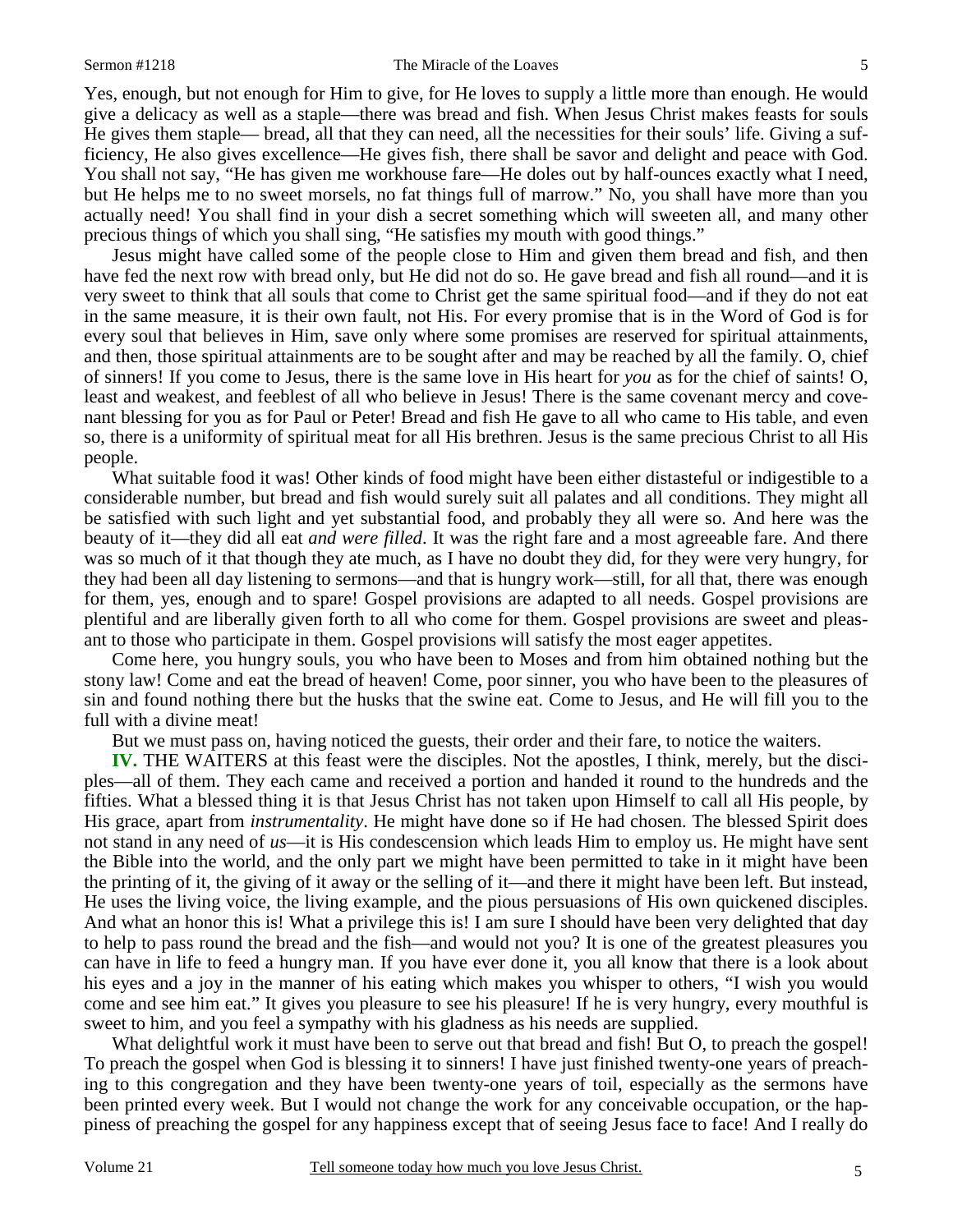not know that I wish for that till I have done preaching the gospel, for if souls are to be saved, I would far rather tarry here to help in it than go to heaven itself.

Oh, the joy it gives you to see men saved! Have I not seen them, sometimes, in the vestry when I have talked with them and prayed with them, and they have risen from their knees, and said, "I see it, sir, I understand it now. I never saw it before. I am a saved man. I believe in Jesus, I know He is my Savior." If a man finds joy in having made £10,000 in business, he may keep his joy. I would sooner have the bliss of winning one soul for Christ! There is an intense satisfaction in soul-winning! These are the things George Herbert would have said, that make music in our bosoms when we lie awake at nights. These are the things that make it sweet to live and even sweet to die, if we may feed poor hungry souls with the bread of heaven!

Now, I want all of you who love the Lord and have tasted of what He provides, to busy yourselves with supplying others. I wish we had more young men coming forward to enter into the Christian ministry, that more would devote their strength and talents to the preaching of the gospel. But, at the same time, we ought to have more persons busying themselves in the school, more talking about Jesus Christ in their various families, more friends who would open their rooms for prayer meetings, more who would, in some way or other, try to get at the hungry world with the gospel of Jesus Christ. "Well," says one, "but we must not push too much nor become intrusive." We do not find that any disciple labored under that fear. No one intrudes on a hungry man if he brings him bread to eat. And if the hungry man should be so unkind as to call it intrusion, I have no doubt that after he has been fed, he will be very grieved with himself for having said so and he whom he reproached will readily accept the apology. Go and intrude yourselves, my brethren, among the hungry, with the bread of heaven! Intrude yourselves between the living and the dead, as Aaron did with his smoking censor! Intrude yourselves in the valley of dry bones and cry aloud unto them, "Thus says the Lord, you dry bones, live!" Intrude yourselves as Christ intruded into a world which despised and rejected Him, to whom, after all, He is the only Savior.

**V.** We are getting on with our consideration of the miracle, for we have seen the fare and the waiters. Now, let us go a step farther, namely, to THE BLESSING. There they sit, all hungry, and the waiters are all ready, but our Lord will not proceed till He has worshipped and rendered thanks. There is something in His glance and gesture—He looked up to heaven. What did that mean? "O Father, these loaves and fishes are Yours. You have given them to us. We thank You for them. And now, O Father, the power to make these sufficient for the emergency comes from heaven. Grant it, we pray You." Brethren, always give that look upward before you begin your work. Say, "Lord, here am I, a poor nobody, trying to teach others and to bring souls to Christ. For what I am, I thank You, for I am that by Your grace, but if I am to be useful, You must make me so. Lord, I look up with the hope that You will look down." After our Lord had looked up to heaven, we find that He blessed and then He broke the loaves. Jesus must bless our labor or it will be fruitless. *He* could bless the bread for Himself, but we must look away from ourselves for the blessing. May Jesus bless you all, and He will, if you look up, and say, "Lord, bless us." Always do that on Sabbath-days, especially, for those are great settled feasts of the Lord. Ask the Lord to bless what the preacher is going to say and then it will be made profitable to you. After the blessing comes the distribution, but not till then. O, for more looking up to God, for in Him lies our strength! O, for more praying; there can never be too much of that! If we stopped every evangelistic service for awhile and ceased from all teaching and preaching in order to spend a season in crying mightily unto the Lord, it might be the quickest way of doing the Lord's work! Pauses for prayer are not *delays!* Prayerless haste makes ill speed.

**VI.** Now came the work itself—THE EATING. The disciples distributed the bread and the fish as quickly as they could and the people began to eat. They all ate of the provision and they were all filled. Now, what should every soul, here, conclude, but this—if Jesus has provided spiritual meat, He has not provided it to be *looked* at. He has not set it before us that we may merely *hear* about it. He has provided it that it might all of it be *eaten*. What is there for me? Lord, I am hungry, grant me a meal. O, souls, if you would hear sermons with the view of knowing what there is in them for yourselves—that you might feed upon them—what blessed work it would be to preach to you! But we hold up the bread of heaven and discuss its excellencies, and tell you of its sweetness, and persuade you to taste and see how good it is—and then, we have the unhappiness of seeing you turn your backs both upon it and upon the great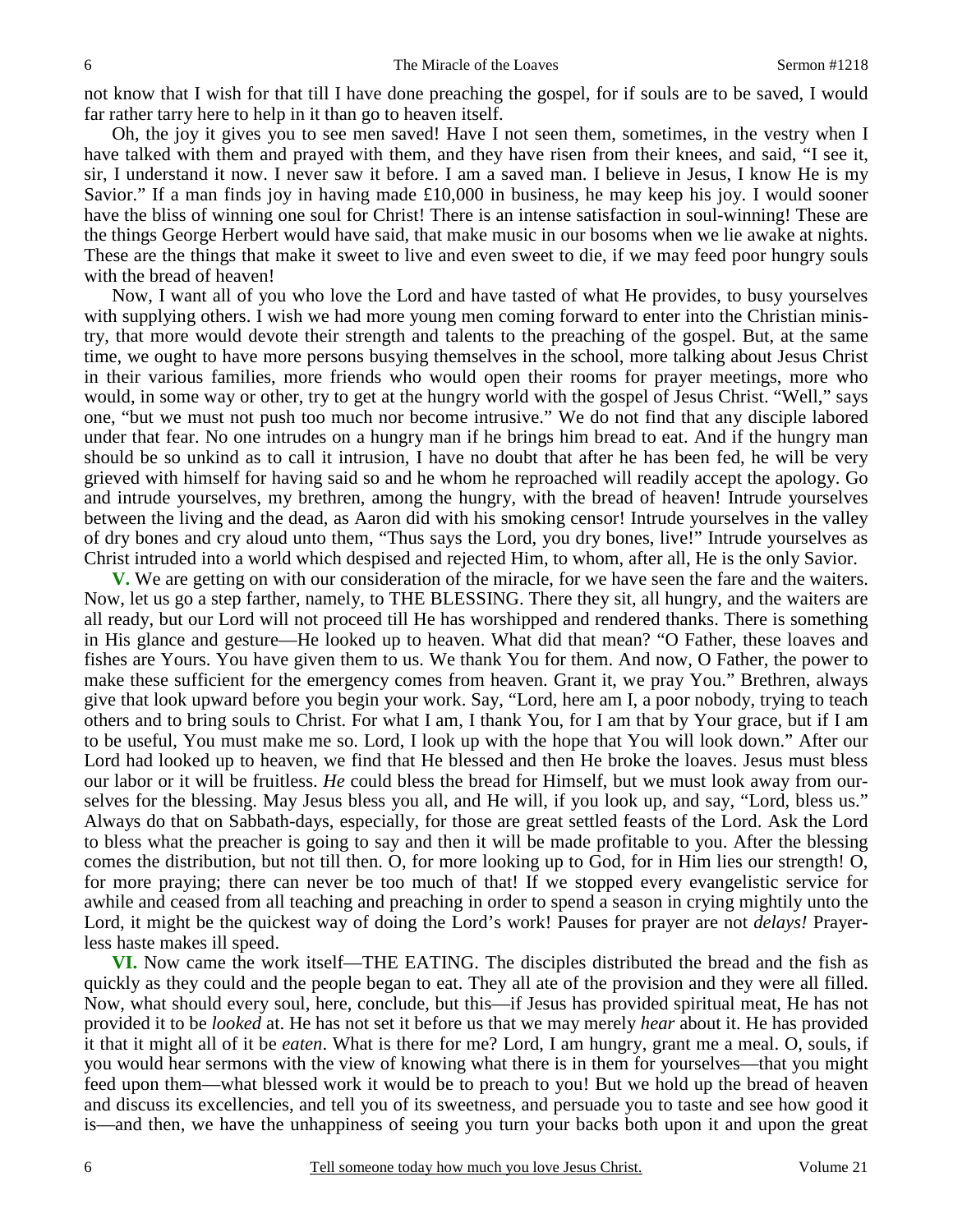7

Lord of the feast—and you go your way as if you cared neither for Him nor for His bounties! The disciples had not this sorrow to distress them. None of the multitude refused the Lord's provision. The miracle of the loaves and fishes would have been a poor, lame business if the crowds had not eaten of the food so wondrously supplied. What? Jesus Christ a Savior and no sinner saved? Christ a physician and no sick healed! It were a sorry business. We must have the sinners saved and the sick ones healed, or Jesus is not honored.

Ought not this to encourage all of you to lay hold upon Christ because He is set forth on purpose to be laid hold upon? Ought not this to encourage you to feast upon Him because He must have been meant to be fed upon? If you put two canaries in a cage tonight, and in the morning, when they wake, they see a quantity of seed in a box, what will the birds do? Will they stop and ask what the seeds are there for? No, but they each reason thus—"Here is a little hungry bird and there is some seed. These two things go well together." And straightway they eat. Even thus, if you were in your right senses and had not been perverted by sin, you would say, "Here is a Savior and here is a sinner—these two things go well together. Dear Savior, save me, a sinner. Here is a feast of mercy and here is a hungry sinner. What can that feast be for but for the hungry, and I am such. Lord, I will even lay to at this blessed festival of Yours and unless You come and tell me to be gone, I will feast till I am full." Did you ever know of Jesus say to a sinner, "*You* have no right here"? No! But it is written, "Him that comes to Me I will in nowise cast out." No one was upbraided for eating that day, or for eating too much! Neither will any sinner ever be blamed for taking hold upon Christ, or for taking too hearty a hold upon Him!

Come and take Him, O anxious one, and the more fully you can take Him, the more will Jesus be pleased! Why flows the river but to make glad your fields? Why sparkles the fountain but to quench your thirst? Why shines the sun but for your eyes to be blessed with his light? As you breathe the air around you, because you feel it must have been made for you to breathe, so receive the full, free salvation of Jesus Christ, because it is provided and you are in need of it! No mandate of heaven exists to shut you out, but every sacred doctrine is an argument why you should come and welcome, and take Jesus freely! The crowds all ate. None were so obstinate as to decline the free food. Did they receive the bread which perishes? I charge you, then, accept gladly the bread which endures to life eternal!

**VII.** Now, when they had all eaten, there came the CLEANING UP. There must be a cleaning up after every banquet. They went round and gathered up the fragments that remained and found 12 baskets full. This, as has often been remarked, teaches us economy in everything that we do for God—not economy as to giving *to Him*—but as to the use of the Lord's money. Break your alabaster boxes and pour out the sacred nard with blessed wastefulness, for that very wastefulness is the sweetness of the gift. But when God entrusts you with any means to use for Him, use those means with discretion. When we have money given to us for use in God's cause, we should be more careful with it than if it were our own. And the same rule applies to other matters. Ministers, when God gives them a good time in their studies and they read the Word and it opens up before them, should keep notes of what comes to them. The wind does not always blow alike, and it is well to grind your wheat when the mill will work. You should put up your sails and let your boat fly along when you have a good, favoring breeze—and this may make up for dead calms. Economically put by the fragments that remain after you have fed next Sunday's congregation, that there may be something for hard times, when your head aches and you are dull and heavy in pulpit preparations.

But I think the beauty of it was this, that after they had all been fed, there was *something left*. Did I hear a heavy heart complain—"I hear of a great revival and a great blessing, but I was not there. I was just gone out of the town when that blessing came. Woe's me, I am too late." Ah, there is plenty left. No penitent sinner is too late! Sometimes friends come in at the end of a meal and there is nothing left beyond the bare bones. But here is quite enough for you. Here are twelve baskets full to the brim! You are not too late! Come and welcome! Peter, bring some of that bread and fish. You have a whole basketful, hand it out. Let this poor latecomer have his portion. What if the revival did miss you, and what if the Sabbath sermon did not bless you, though it blessed so many? Nevertheless, come along, there is something left.

And there is this to be remarked, too, that there was *something left for the waiters*. The five thousand did all eat, but there were twelve apostles who managed the distribution, and they have a basketful each